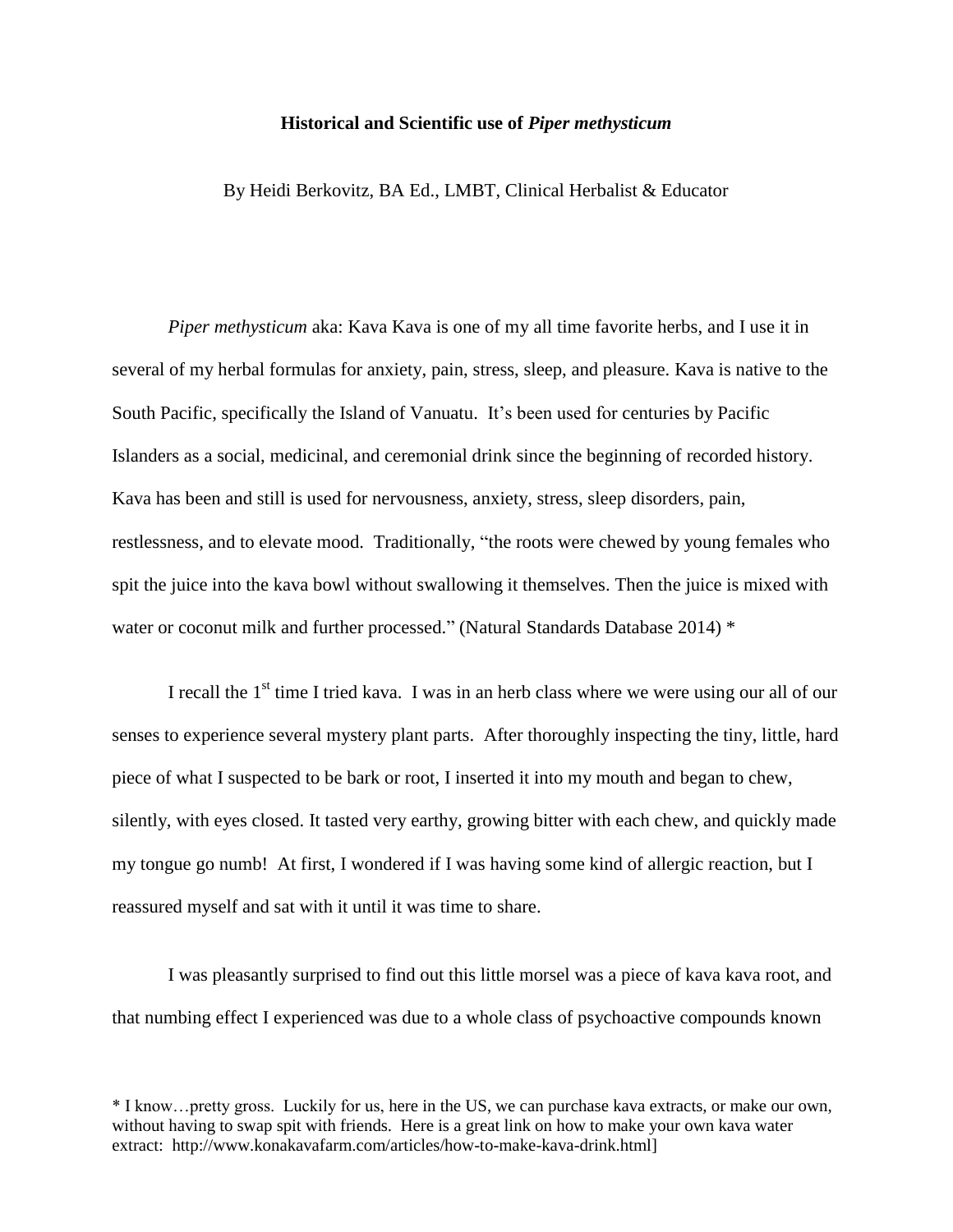kavalactones; the medicinal constituents responsible for calming, anti-anxiety, and even at times, euphoric effects.

Modern day science confirms "through several well-conducted human trials and metaanalysis that kava can effectively treat anxiety, with effects observed after as few as 1-2 doses, and progressive improvements over 1-4 weeks. Preliminary evidence suggests that kava's effectiveness may be equivalent to benzodiazepines." (Natural Standards Database 2014)

You may have read about kava's potential hepatotoxic impact on the liver. However, when used at recommended doses, under 300 mg a day, and for less than 2 months consecutively, kava is quite safe and effective at providing stress relief, without slowing mental aptitude and without causing addiction. Kava also contains the anti-oxidant glutathione. "Whitton et al. found that aqueous extracts contain glutathione, which has the potential to react with the kavalactones to provide protection against hepatotoxicity, especially when detoxification pathways are saturated" (Natural Standards Database 2014)

"An unpublished analysis of the *in vitro*, *in vivo*, and clinical data shows that kava and its kavalactones are not predictable hepatotoxins." (Natural Standards Database 2014) Looking back into history, the Pacific Islanders used the aqueous extraction of kava for centuries, without any hepatotoxic side effects.

Kava bars are growing in popularity all over the US. I have enjoyed many a night at the Asheville, NC Kava bar (a non-alcoholic, herbal experience), and visited one in Hollywood, FL. I'd recommend doing a local search to see if there is one near you! Truly an experience worth having!